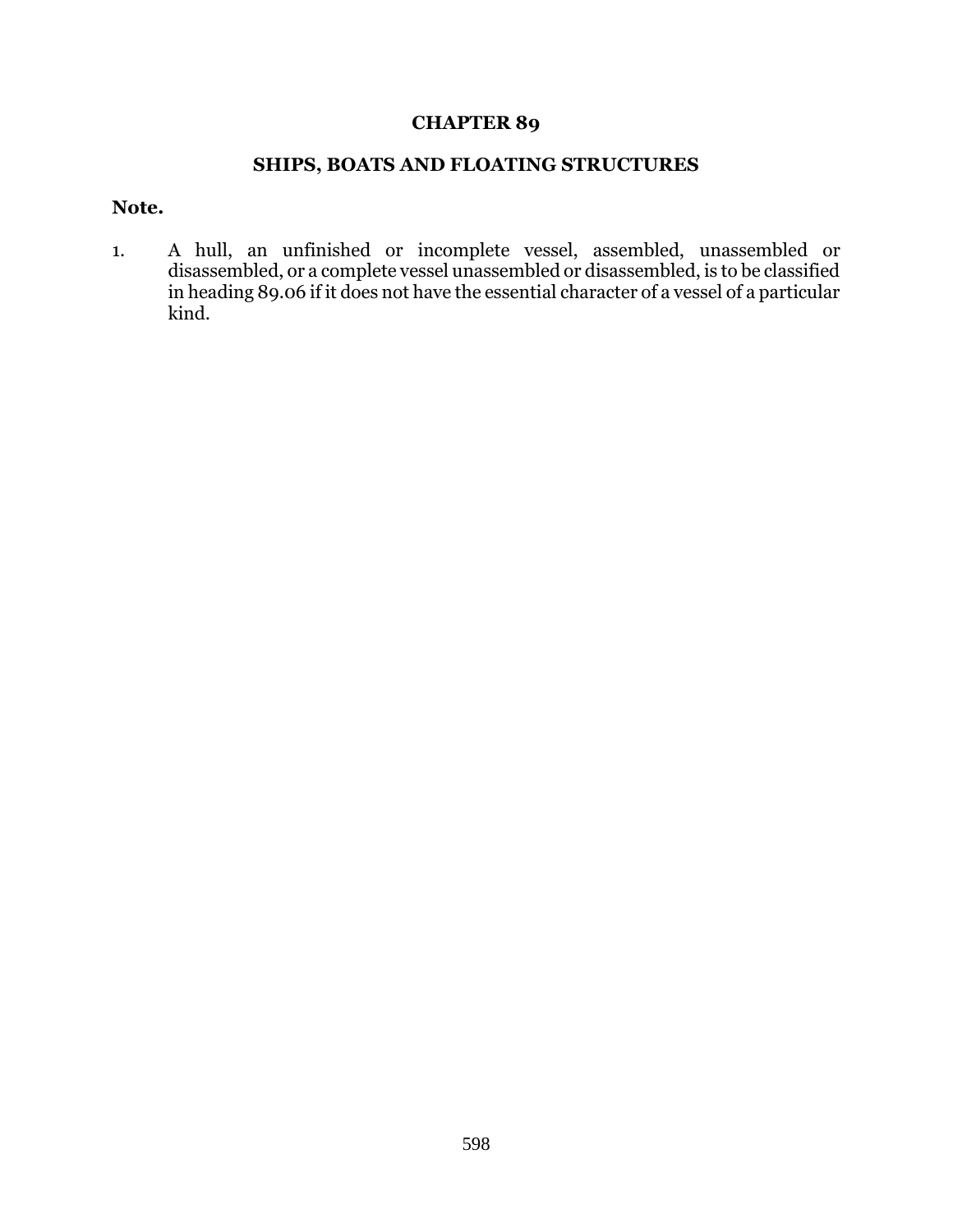| <b>HS</b> | <b>CET</b> | PR1 | <b>DESCRIPTION OF GOODS</b>                                                                                                            | <b>DUTY</b><br><b>RATE</b> | <b>UNIT</b> | <b>SITC</b><br><b>REV4</b> |
|-----------|------------|-----|----------------------------------------------------------------------------------------------------------------------------------------|----------------------------|-------------|----------------------------|
| 89.01     |            |     | Cruise ships, excursion boats, ferry-boats, cargo<br>ships, barges and similar vessels for the transport of<br>persons or goods.       |                            |             |                            |
| 8901.10   | 00         |     | - Cruise ships, excursion boats and similar vessels<br>principally designed for the transport of<br>persons; ferry-boats of all kinds: |                            |             |                            |
| 8901.10   | 10         |     | --- Vessels exceeding 708 cubic metres                                                                                                 | Free                       | kg&u        | 793.281                    |
| 8901.10   | 90         |     | $--$ Other                                                                                                                             | 5%                         | kg&u        | 793.289                    |
| 8901.20   | 00         |     | - Tankers:                                                                                                                             |                            |             |                            |
| 8901.20   | 10         |     | --- Vessels exceeding 708 cubic metres                                                                                                 | Free                       | kg&u        | 793.221                    |
| 8901.20   | 90         |     | $--$ Other                                                                                                                             | 5%                         | kg&u        | 793.229                    |
| 8901.30   | 00         |     | - Refrigerated vessels, other than those of subheading<br>8901.20:                                                                     |                            |             |                            |
| 8901.30   | 10         |     | --- Vessels exceeding 708 cubic metres                                                                                                 | Free                       | kg&u        | 793.261                    |
| 8901.30   | 90         |     | $--$ Other                                                                                                                             | 5%                         | kg&u        | 793.269                    |
| 8901.90   | 00         |     | - Other vessels for the transport of goods and other<br>vessels for the transport of both persons and<br>goods:                        |                            |             |                            |
| 8901.90   | 10         |     | --- Vessels exceeding 708 cubic metres                                                                                                 | Free                       | kg&u        | 793.271                    |
| 8901.90   | 90         |     | $--$ Other                                                                                                                             | 5%                         | kg&u        | 793.279                    |
| 8902.00   |            |     | Fishing vessels; factory ships and other vessels for<br>processing or preserving fishery products.                                     |                            |             |                            |
| 8902.00   | 40         |     | - - - Trawlers of any size                                                                                                             | Free                       | kg&u        | 793.241                    |
| 8902.00   | 50         |     | - - - Vessels exceeding 708 cubic metres, other than<br>trawlers                                                                       | Free                       | kg&u        | 793.242                    |
| 8902.00   | 80         |     | --- Other fishing vessels                                                                                                              | Free                       | kg&u        | 793.243                    |
| 8902.00   | 90         |     | $--$ Other                                                                                                                             | Free                       | kg&u        | 793.249                    |
| 89.03     |            |     | Yachts and other vessels for pleasure or sports;<br>rowing boats and canoes.                                                           |                            |             |                            |
| 8903.10   | 00         |     | - Inflatable                                                                                                                           | 20%                        | kg&u        | 793.11                     |
| 8903.90   | 00         |     | - Other:                                                                                                                               |                            |             |                            |
| 8903.91   | 00         |     | - - Sailboats, with or without auxiliary motor                                                                                         | 20%                        | kg&u        | 793.12                     |
| 8903.92   | 00         |     | - - Motorboats, other than outboard motors boats                                                                                       | 20%                        | 20%         | 793.191                    |
| 8903.99   | 00         |     | - - Other:                                                                                                                             |                            |             |                            |
| 8903.99   | 00         | 10  | Canoes and rowing boats approved for use in fishing<br>by the Chief Fisheries Officer                                                  | 20%                        | kg          | 793.199                    |
| 8903.99   | 00         | 90  | Other                                                                                                                                  | 20%                        | kg          | 793.199                    |
| 8904.00   |            |     | Tugs and pusher craft.                                                                                                                 | 5%                         | kg&u        | 793.7                      |